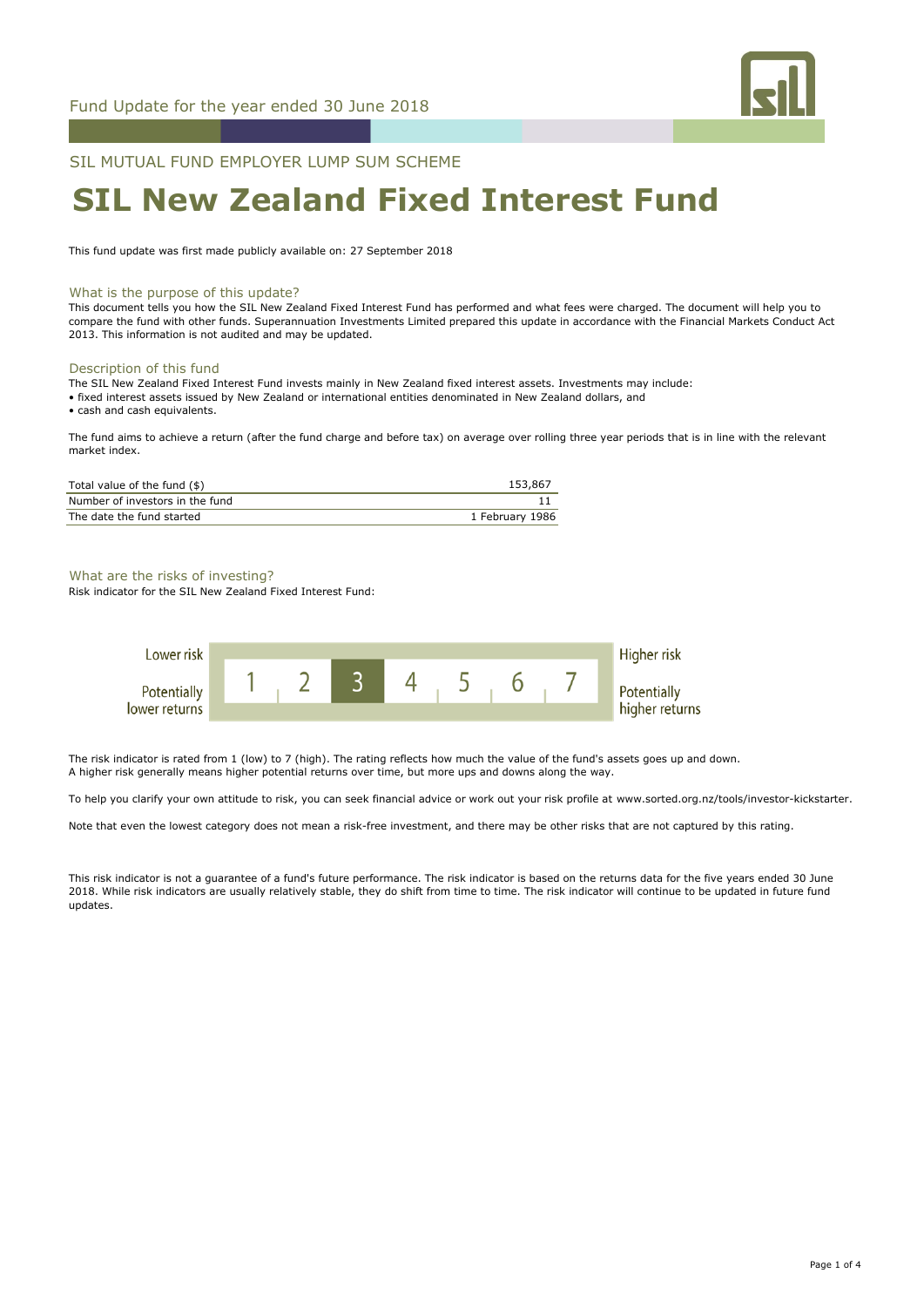|  |  |  |  |  | How has the fund performed? |
|--|--|--|--|--|-----------------------------|
|--|--|--|--|--|-----------------------------|

|                                               | Average over past<br>five years | Past year |
|-----------------------------------------------|---------------------------------|-----------|
| Annual return                                 |                                 |           |
| (after deductions for charges and tax)        | 2.84%                           | 2.74%     |
| <b>Annual return</b>                          |                                 |           |
| (after deductions for charges but before tax) | 3.96%                           | 3.83%     |
| Market index annual return                    |                                 |           |
| (reflects no deduction for charges and tax)   | 4.58%                           | $4.24\%$  |

The market index annual return shows the return of the S&P/NZX NZ Government Bond Index. Additional information about the market index is available in the statement of investment policy and objectives on the scheme register at business.govt.nz/disclose.



# **Annual return graph**

This shows the return after fund charges and tax for each of the last 10 years ending 31 March. The last bar shows the average annual return for the last 10 years, up to 30 June 2018.

**Important:** This does not tell you how the fund will perform in the future.

Returns in this update are after tax at the highest prescribed investor rate (PIR) of tax for an individual New Zealand resident. Your tax may be lower.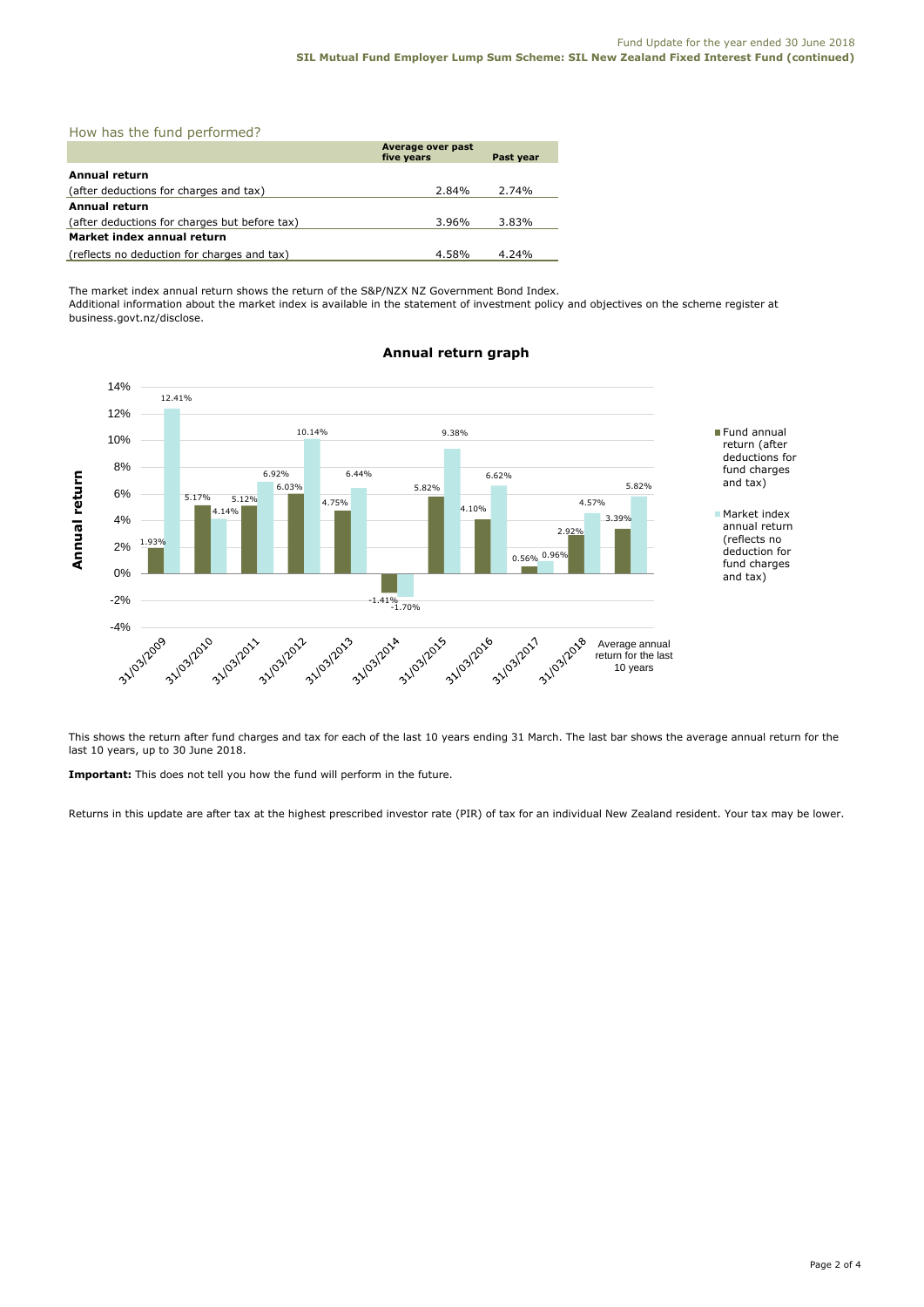# What fees are investors charged?

Investors in the SIL New Zealand Fixed Interest Fund are charged fund charges. In the year to 30 June 2018 these were:

|                                             | % of net asset value          |
|---------------------------------------------|-------------------------------|
| <b>Total fund charges</b>                   | $0.70\%$                      |
| Which are made up of:                       |                               |
| Total management and administration charges | 0.70%                         |
| Including:                                  |                               |
| Manager's basic fee                         | $0.60\%$                      |
| Other management and administration charges | 0.10%                         |
| Total performance based fees                | $0.00\%$                      |
|                                             | Dollar amount per<br>investor |
| <b>Other charges</b>                        |                               |
| Other charges                               | \$0                           |

Investors are not currently charged individual action fees for specific actions or decisions (for example, for withdrawing from or switching funds).

Small differences in fees and charges can have a big impact on your investment over the long term.

## Example of how this applies to an investor

Sarah had \$10,000 in the fund at the start of the year and did not make any further contributions. At the end of the year, Sarah received a return after fund charges were deducted of \$274 (that is 2.74% of her inital \$10,000). Sarah did not pay any other charges. This gives Sarah a total return after tax of \$274 for the year.

#### What does the fund invest in?

### **Actual investment mix Target investment mix**

This shows the types of assets that the fund invests in. This shows the mix of assets that the fund generally intends to invest in.